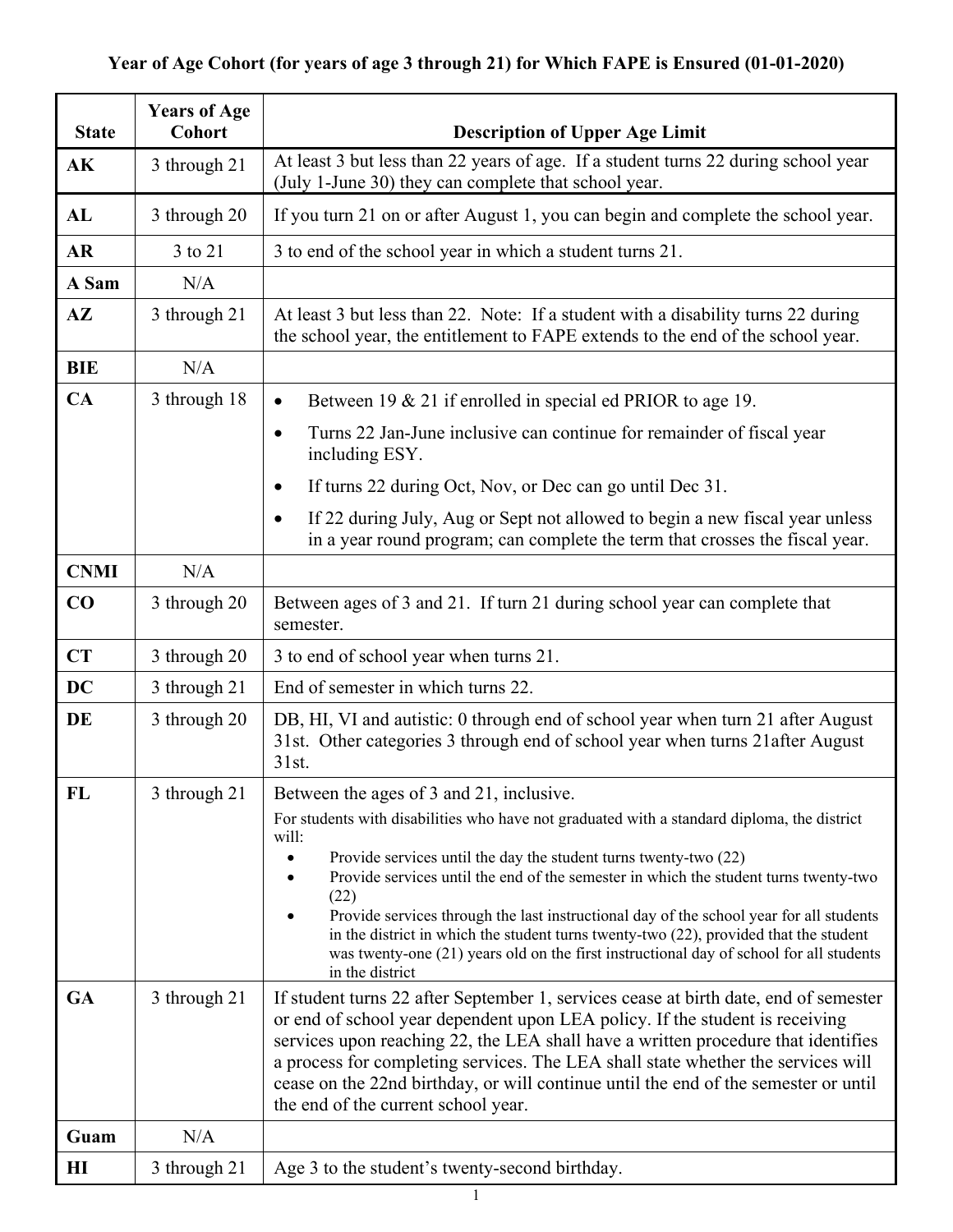| <b>State</b> | <b>Years of Age</b><br><b>Cohort</b> | <b>Description of Upper Age Limit</b>                                                                                                                                                                                         |
|--------------|--------------------------------------|-------------------------------------------------------------------------------------------------------------------------------------------------------------------------------------------------------------------------------|
| IA           | 3 through 20                         | Under 21 years of age. Student allowed to complete school year in which age 21<br>is reached. LEAs can request to serve to 24.                                                                                                |
| ID           | 3 through 20                         | 3 through semester turns 21.                                                                                                                                                                                                  |
| $\mathbf{L}$ | 3 through 20                         | Between the ages of 3 and 21. If turns 21 after beginning of school year can<br>complete year and following summer if specified in the IEP.                                                                                   |
| IN           | 3 to 22                              | At least 3 but less than 22. Note: If a student with a disability turns 22 during<br>the school year, the entitlement to FAPE extends to the end of the school year.                                                          |
| <b>KS</b>    | 3 through 20                         | Through the school year (ending June 30) in which the student reaches 21.                                                                                                                                                     |
| KY           | 3 through 20                         | Age 3 to 21                                                                                                                                                                                                                   |
| LA           | 3 through 21                         | 3 to not more than 21 years, inclusive. If a student turns 22 after the first day of<br>school, the student can complete the school year.                                                                                     |
| <b>MA</b>    | 3 through 21                         | 3 through 21.                                                                                                                                                                                                                 |
| <b>MD</b>    | 3 through 20                         | Birth through the end of the school year in which the student turns 21 years old.                                                                                                                                             |
| <b>ME</b>    | 3 through 20                         | Has not reached 20 at the start of the school year.                                                                                                                                                                           |
| MI           | 3 through 21                         | Birth to 22. State law covers individuals who are determined eligible for special<br>education until the age of 26.                                                                                                           |
| <b>MN</b>    | 3 through 21                         | Birth until July 1 after child with a disability becomes 21 years old but shall not<br>extend beyond secondary school or its equivalent, except as provided in state<br>statute (see section 124D.68, subdivision 2).         |
| <b>MO</b>    | 3 through 20                         | Between 3 and 21 years.                                                                                                                                                                                                       |
| <b>MS</b>    | 3 through 20                         | Not yet reached 21 years by September 1. If turns 21 during school year, finishes<br>the year.                                                                                                                                |
| <b>MT</b>    | 3 through 18                         | Between ages of 3 and 18, inclusive. Districts may serve through school year<br>child turns 21.                                                                                                                               |
| NC           | 3 through 21                         | A student who reaches the age of twenty-two during the school year can<br>complete that school year.                                                                                                                          |
| <b>ND</b>    | 3 through 20                         | Has not reached 21 by midnight of July 31st. Can complete school year in which<br>turn 21 unless received a high school diploma.                                                                                              |
| <b>NE</b>    | 3 through 20                         | 0 through school year reaches 21.                                                                                                                                                                                             |
| <b>NH</b>    | 3 through 20                         | 3 years of age or older, but less than 21 years of age.                                                                                                                                                                       |
| NJ           | 3 through 21                         | 3 through 21. If turns 21 during the school year, finishes the year.                                                                                                                                                          |
| <b>NM</b>    | 3 through 21                         | Serves 3 year olds will serve if turns 22 after the school year begins.                                                                                                                                                       |
| NV           | 3 through 21                         | Under the age of 22.                                                                                                                                                                                                          |
| <b>NY</b>    | 3 through 20                         | A student under 21 years of age who has not received a high school diploma is<br>entitled to attend public school without payment of tuition. A student with a<br>disability who reaches age 21 during the period commencing: |
|              |                                      | with July 1 and ending on August 31 is entitled to continue in a July and<br>August program.                                                                                                                                  |
|              |                                      | on September 1 and ending on June 30 is entitled to continue in such<br>$\bullet$                                                                                                                                             |